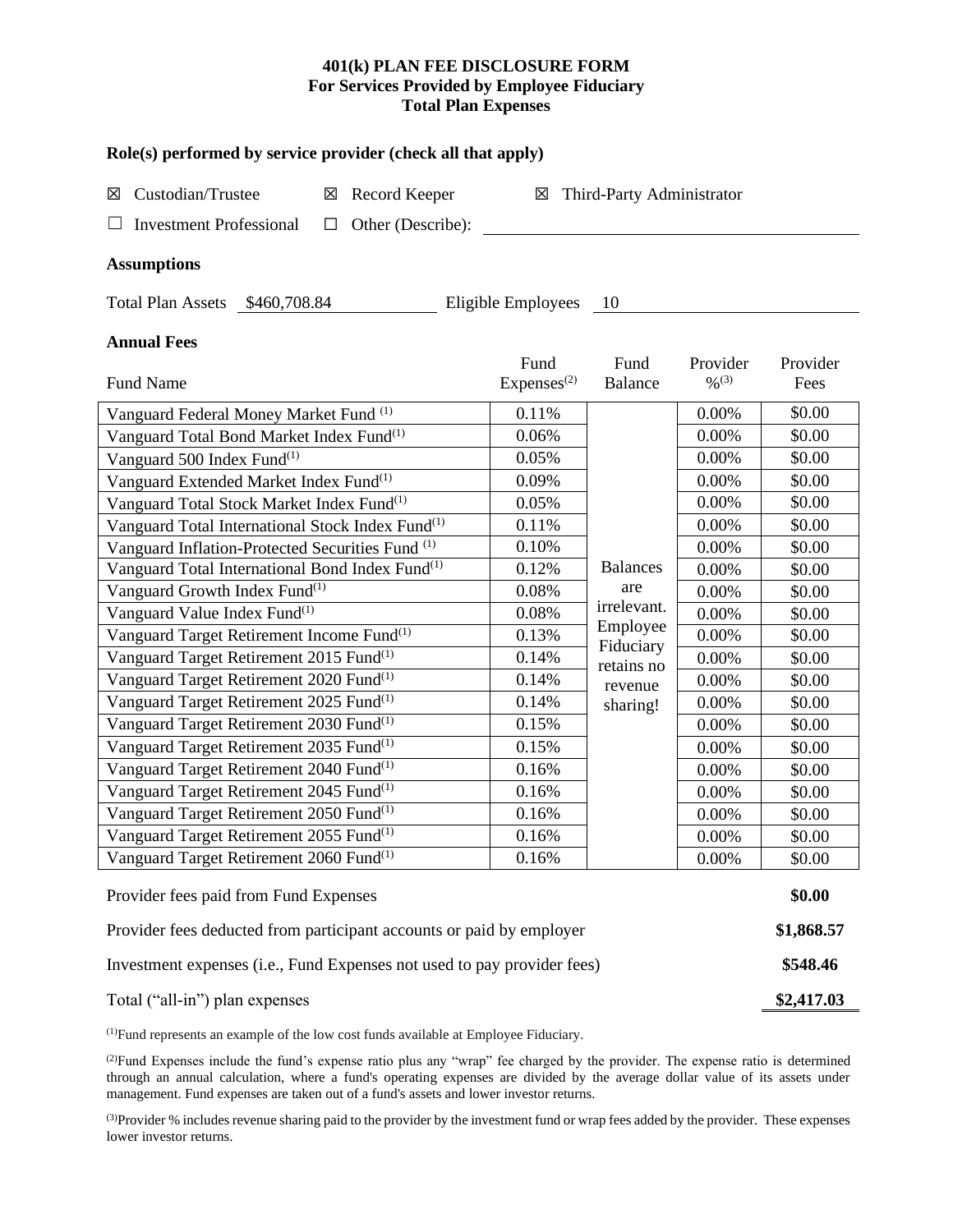# **401(k) PLAN FEE DISCLOSURE FORM For Services Provided by PCS Total Plan Expenses**

| Role(s) performed by service provider (check all that apply)  |                        |                           |                              |          |  |  |  |  |  |
|---------------------------------------------------------------|------------------------|---------------------------|------------------------------|----------|--|--|--|--|--|
| Custodian/Trustee<br>$\boxtimes$ Record Keeper<br>$\boxtimes$ | $\boxtimes$            | Third-Party Administrator |                              |          |  |  |  |  |  |
| Investment Professional $\Box$ Other (Describe):<br>⊠         |                        |                           |                              |          |  |  |  |  |  |
| <b>Assumptions</b>                                            |                        |                           |                              |          |  |  |  |  |  |
| Total Plan Assets \$460,708.84                                | Eligible Employees     | - 10                      |                              |          |  |  |  |  |  |
| <b>Plan Expenses</b>                                          |                        |                           |                              |          |  |  |  |  |  |
|                                                               | Fund                   | Fund                      | Provider                     | Provider |  |  |  |  |  |
| <b>Fund Name</b>                                              | Express <sup>(1)</sup> | <b>Balance</b>            | $\frac{0}{0}$ <sup>(2)</sup> | Fees     |  |  |  |  |  |
| <b>Baron Emerging Markets Institutional</b>                   | 1.10%                  | \$0.00                    | 0.05%                        | \$0.00   |  |  |  |  |  |
| Delaware Value <sup>®</sup> R6                                | 0.58%                  | \$0.00                    | 0.00%                        | \$0.00   |  |  |  |  |  |
| <b>Destinations ETFh Agg-Equity</b>                           | 0.20%                  | \$780.31                  | 0.00%                        | \$0.00   |  |  |  |  |  |
| <b>Destinations ETFh Aggressive</b>                           | 0.27%                  | \$458,145.90              | 0.01%                        | \$45.81  |  |  |  |  |  |
| <b>Destinations ETFh Conservative</b>                         | 0.32%                  | \$0.00                    | 0.05%                        | \$0.00   |  |  |  |  |  |
| <b>Destinations ETFh Defensive</b>                            | 0.39%                  | \$0.00                    | 0.07%                        | \$0.00   |  |  |  |  |  |
| <b>Destinations ETFh Mod-Aggress</b>                          | 0.29%                  | \$0.00                    | 0.03%                        | \$0.00   |  |  |  |  |  |
| <b>Destinations ETFh Mod-Conserv</b>                          | 0.31%                  | \$0.00                    | 0.04%                        | \$0.00   |  |  |  |  |  |
| <b>Destinations ETFh Moderate</b>                             | 0.32%                  | \$1,782.63                | 0.04%                        | \$0.71   |  |  |  |  |  |
| DoubleLine Low Duration Bond I                                | 0.43%                  | \$0.00                    | 0.00%                        | \$0.00   |  |  |  |  |  |
| DoubleLine Total Return Bond I                                | 0.48%                  | \$0.00                    | 0.00%                        | \$0.00   |  |  |  |  |  |
| iShares Core 1-5 Year USD Bond ETF                            | 0.06%                  | \$0.00                    | 0.00%                        | \$0.00   |  |  |  |  |  |
| iShares Core High Dividend ETF                                | 0.08%                  | \$0.00                    | 0.00%                        | \$0.00   |  |  |  |  |  |
| iShares Core MSCI Emerging Markets ETF                        | 0.13%                  | \$0.00                    | 0.00%                        | \$0.00   |  |  |  |  |  |
| iShares Core MSCI Intl Dev Mkts ETF                           | 0.05%                  | \$0.00                    | 0.00%                        | \$0.00   |  |  |  |  |  |
| iShares Core S&P 500 ETF                                      | 0.04%                  | \$0.00                    | 0.00%                        | \$0.00   |  |  |  |  |  |
| iShares Core US REIT ETF                                      | 0.08%                  | \$0.00                    | 0.00%                        | \$0.00   |  |  |  |  |  |
| JPMorgan High Yield R6                                        | 0.60%                  | \$0.00                    | 0.00%                        | \$0.00   |  |  |  |  |  |
| JPMorgan Strategic Income Opports R5                          | 0.64%                  | \$0.00                    | 0.10%                        | \$0.00   |  |  |  |  |  |
| <b>Schwab Bank Savings</b>                                    | 0.00%                  | \$0.00                    | 0.00%                        | \$0.00   |  |  |  |  |  |
| T. Rowe Price Growth Stock I                                  | 0.52%                  | \$0.00                    | 0.00%                        | \$0.00   |  |  |  |  |  |
| T. Rowe Price International Stock I                           | 0.66%                  | \$0.00                    | 0.00%                        | \$0.00   |  |  |  |  |  |
| Templeton Global Bond R6                                      | 0.57%                  | \$0.00                    | 0.00%                        | \$0.00   |  |  |  |  |  |
| Touchstone Mid Cap Institutional                              | 0.89%                  | \$0.00                    | 0.00%                        | \$0.00   |  |  |  |  |  |
| Vanguard Mid Cap Index Admiral                                | 0.05%                  | \$0.00                    | 0.00%                        | \$0.00   |  |  |  |  |  |
| Vanguard Mid-Cap Growth Index Admiral                         | 0.07%                  | \$0.00                    | 0.00%                        | \$0.00   |  |  |  |  |  |
| Vanguard Small Cap Index Adm                                  | 0.05%                  | \$0.00                    | 0.00%                        | \$0.00   |  |  |  |  |  |
| Vanguard Total Bond Market Index Adm                          | 0.05%                  | \$0.00                    | 0.00%                        | \$0.00   |  |  |  |  |  |
| Virtus Ceredex Mid-Cap Value Equity R6                        | 0.79%                  | \$0.00                    | 0.00%                        | \$0.00   |  |  |  |  |  |

Provider fees paid from Fund Expenses **\$46.53** 

Provider fees deducted from participant accounts or paid by employer **\$8,532.71**

Investment expenses (i.e., Fund Expenses not used to pay provider fees) **\$1,197.73**